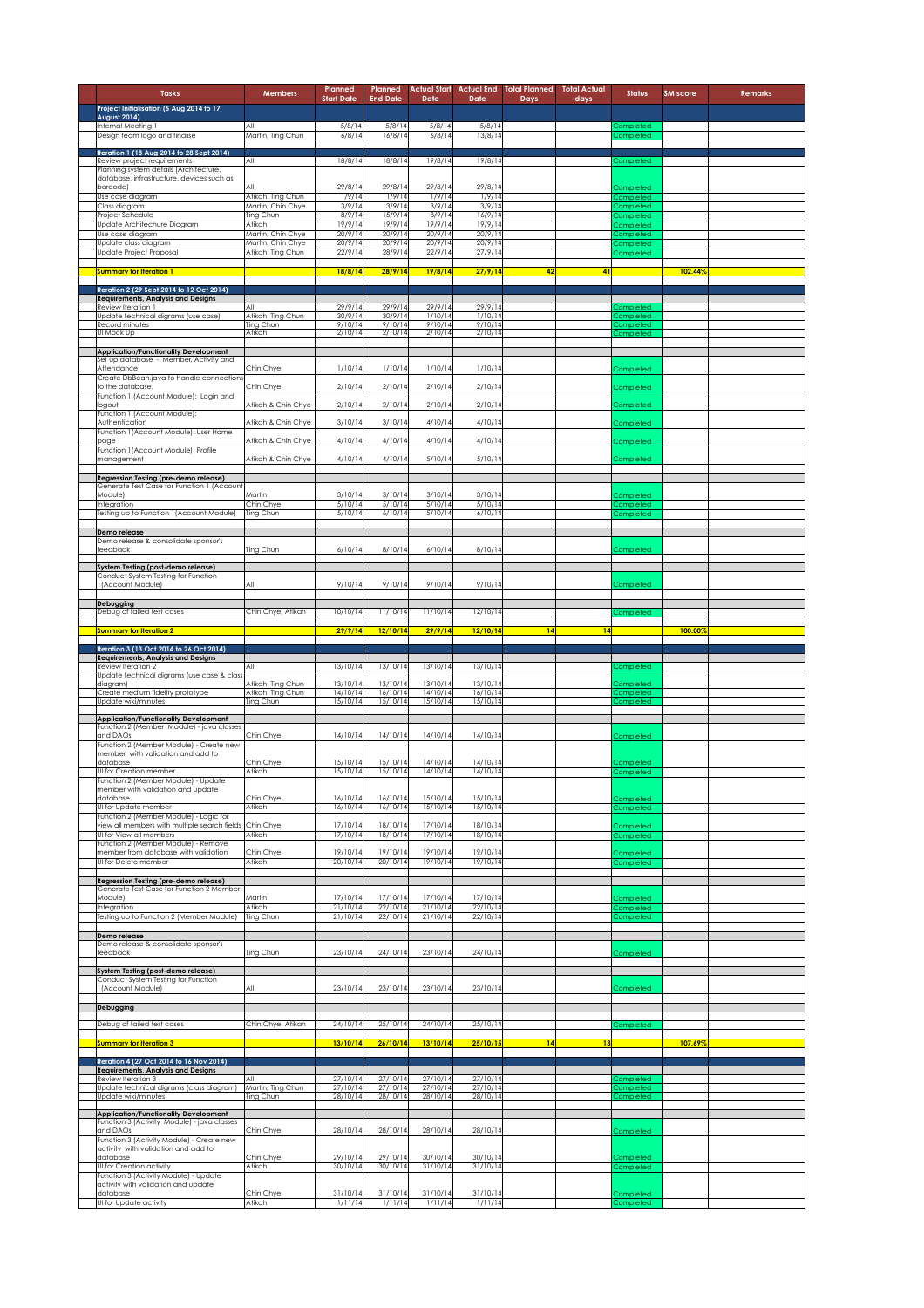| Function 3 (Activity Module) - Logic for view<br>all activity with multiple search fields<br>UI for View all activities | Chin Chye<br>Atikah                    | 2/11/14<br>3/11/14             | 2/11/14<br>3/11/14             | 3/11/14<br>3/11/14             | 3/11/14<br>3/11/14             |                 |           | Completed<br>Completed              |         |  |
|-------------------------------------------------------------------------------------------------------------------------|----------------------------------------|--------------------------------|--------------------------------|--------------------------------|--------------------------------|-----------------|-----------|-------------------------------------|---------|--|
| Function 3 (Activity Module) - Remove<br>activity from database with validation                                         | Chin Chye                              | 5/11/14                        | 5/11/14                        | 5/11/14                        | 5/11/14                        |                 |           | Completed                           |         |  |
| UI for Delete activity<br>Function 4 (Attendance Module) - java<br>classes and DAOs                                     | Atikah<br>Chin Chye                    | 6/11/14<br>8/11/14             | 6/11/14<br>8/11/14             | 6/11/14<br>8/11/14             | 6/11/14<br>8/11/14             |                 |           | Completed<br>Completed              |         |  |
| Function 4 (Attendance Module) - Take<br>attendance and add to database with                                            |                                        |                                |                                |                                |                                |                 |           |                                     |         |  |
| validation<br>UI for attendance taking<br>Function 4 (Attendance Module) - View                                         | Chin Chye<br>Atikah                    | 9/11/14<br>10/11/14            | 9/11/14<br>10/11/14            | 9/11/14<br>10/11/14            | 9/11/14<br>10/11/14            |                 |           | Completed<br>Completed              |         |  |
| attendance<br>UI for view attendance                                                                                    | Chin Chye<br>Atikah                    | 11/11/14<br>12/11/14           | 11/11/14<br>12/11/14           | 11/11/14<br>12/11/14           | 12/11/14<br>12/11/14           |                 |           | Completed<br>Completed              |         |  |
| Regression Testing (pre-demo release)<br>Generate Test Cases for Activity Module                                        | Ting Chun                              | 5/11/14                        | 5/11/14                        | 6/11/14                        | 6/11/14                        |                 |           |                                     |         |  |
| Generate Test Cases for Attendance<br>Module                                                                            | Martin                                 | 5/11/1                         | 5/11/14                        | 6/11/14                        | 6/11/14                        |                 |           | Completed<br>Completed              |         |  |
| Integration<br>Testing up to Function 3 (Activity Module)<br>Integration                                                | Atikah<br>Martin<br>Atikah             | 7/11/14<br>7/11/14<br>13/11/14 | 7/11/14<br>7/11/14<br>13/11/14 | 7/11/14<br>7/11/14<br>13/11/14 | 7/11/14<br>7/11/14<br>13/11/14 |                 |           | Completed<br>Completed<br>Completed |         |  |
| Testing up to Function 4 (Attendance<br>Module)                                                                         | Ting Chun                              | 13/11/14                       | 13/11/14                       | 13/11/14                       | 13/11/14                       |                 |           | Completed                           |         |  |
| Demo release - User Test 1<br>Generate User Test 1 test case                                                            | Martin                                 | 6/11/14                        | 6/11/14                        | 6/11/14                        | 6/11/14                        |                 |           | Completed                           |         |  |
| Conduct User Test 1<br>Consolidate User Test 1 Feedback                                                                 | All<br>Ting Chun, Martin               | 14/11/14<br>14/11/14           | 14/11/14<br>14/11/14           | 14/11/14<br>14/11/14           | 14/11/14<br>14/11/14           |                 |           | Completed<br>Completed              |         |  |
| System Testing (post-demo release)<br>Conduct System Testing for Function 4                                             |                                        |                                |                                |                                |                                |                 |           |                                     |         |  |
| (Attendance Module)                                                                                                     | All                                    | 15/11/14                       | 15/11/14                       | 15/11/14                       | 15/11/14                       |                 |           | Completed                           |         |  |
| Debugging<br>Debug of failed test cases                                                                                 | Chin Chve, Atikah                      | 15/11/14                       | 16/11/14                       | 15/11/14                       | 16/11/14                       |                 |           | Completed                           |         |  |
| <b>Summary for Iteration 4</b>                                                                                          |                                        | 27/10/14                       | 16/11/14                       | 27/10/14                       | 16/11/14                       | $\overline{21}$ | 21        |                                     | 100.00% |  |
| Iteration 5 (8 Dec 2014 to 21 Dec 2014)<br><b>Requirements, Analysis and Designs</b><br>Review Iteration 4              | All                                    | 8/12/14                        | 8/12/14                        | 8/12/14                        | 8/12/14                        |                 |           | Completed                           |         |  |
| Update technical digrams (class diagram)<br>Update technical digrams (use case<br>diagram)                              | Atikah, Ting Chun<br>Atikah, Ting Chun | 9/12/14<br>9/12/1              | 9/12/14<br>9/12/14             | 9/12/14<br>9/12/14             | 10/12/14<br>10/12/14           |                 |           | <b>Completed</b><br>Completed       |         |  |
| Update wiki/minutes<br>Update UI mockup                                                                                 | Ting Chun<br>Atikah                    | 10/12/14<br>10/12/14           | 10/12/14<br>10/12/14           | 10/12/14<br>10/12/14           | 10/12/14<br>10/12/14           |                 |           | Completed<br><b>Completed</b>       |         |  |
| <b>Application/Functionality Development</b><br>Update Function 2 (Member Module) -                                     |                                        |                                |                                |                                |                                |                 |           |                                     |         |  |
| java classes and DAOs<br>Update Function 2 (Member Module) -<br>Create new member with validation and                   | Chin Chye                              | 11/12/14                       | 11/12/14                       | 18/12/14                       | 18/12/14                       |                 |           | Completed                           |         |  |
| add to database<br>Update UI for Creation member                                                                        | Chin Chye<br>Atikah                    | 11/12/14<br>12/12/14           | 11/12/14<br>12/12/14           | 19/12/14<br>19/12/14           | 19/12/14<br>19/12/14           |                 |           | Completed<br>Completed              |         |  |
| Update Function 2 (Member Module) -<br>Update member with validation and<br>update database                             | Chin Chye                              | 14/12/14                       | 14/12/14                       | 21/12/14                       | 21/12/14                       |                 |           | Completed                           |         |  |
| Update UI for Update member<br>Update Function 2 (Member Module) -                                                      | Atikah                                 | 15/12/14                       | 15/12/14                       | 21/12/14                       | 21/12/14                       |                 |           | Completed                           |         |  |
| Logic for view all members with multiple<br>search fields<br>UI for View all members                                    | Chin Chye<br>Atikah                    | 15/12/14<br>15/12/14           | 18/12/14<br>15/12/14           | 21/12/14<br>21/12/14           | 21/12/14<br>21/12/14           |                 |           | Completed<br>Completed              |         |  |
| Update Function 2 (Member Module) -<br>Remove member from database with<br>validation                                   | Chin Chye                              | 17/12/14                       | 17/12/14                       | 21/12/14                       | 22/12/14                       |                 |           | Completed                           |         |  |
| Update UI for Delete member                                                                                             | Atikah                                 | 17/12/14                       | 17/12/14                       | 22/12/14                       | 22/12/14                       |                 |           | Completed                           |         |  |
| Regression Testing (pre-demo release)<br>Update Test Cases for Member Module<br>Integration                             | Martin<br>Atikah                       | 15/12/14<br>17/12/14           | 15/12/14<br>17/12/14           | 21/12/14<br>22/12/14           | 21/12/14<br>22/12/14           |                 |           | Completed<br>Completed              |         |  |
| Testing up to Function 2 (Member Module)                                                                                | Ting Chun                              | 17/12/14                       | 17/12/14                       | 22/12/14                       | 22/12/14                       |                 |           | Completed                           |         |  |
| Demo release - User Test 1<br>Demo release & Consolidate Client<br>Feedback                                             | Ting Chun                              | 18/12/14                       | 19/12/14                       | 22/12/14                       | 24/12/14                       |                 |           | Completed                           |         |  |
| System Testing (post-demo release)                                                                                      |                                        |                                |                                |                                |                                |                 |           |                                     |         |  |
| System Test<br>Debugging                                                                                                | All                                    | 19/12/14                       | 19/12/14                       | 24/12/14                       | 24/12/14                       |                 |           | Completed                           |         |  |
| Debug of failed test cases                                                                                              | Atikah, Chin Chye                      | 20/12/14<br>8/12/14            | 21/12/14<br>21/12/14           | 25/12/14<br>8/12/14            | 28/12/14<br>28/12/14           | 14              | 21        | Completed                           | 66.67%  |  |
| <b>Summary for Iteration 5</b><br>Iteration 6 (22 Dec 2014 to 4 Jan 2015)                                               |                                        |                                |                                |                                |                                |                 |           |                                     |         |  |
| <b>Requirements, Analysis and Designs</b><br>Review Iteration 5<br>Update wiki/minutes                                  | All<br>Ting Chun                       | 22/12/14<br>22/12/14           | 22/12/14<br>22/12/14           | 28/12/14<br>28/12/14           | 28/12/14<br>28/12/14           |                 |           | <b>Completed</b><br>Completed       |         |  |
| <b>Application/Functionality Development</b><br>Update Function 3 (Activity Module) - java                              |                                        |                                |                                |                                |                                |                 |           |                                     |         |  |
| classes and DAOs<br>Update Function 3 (Activity Module) -                                                               | Chin Chye                              | 23/12/14                       | 23/12/14                       | 29/12/14                       | 30/12/14                       |                 |           | Completed                           |         |  |
| Create new activity with validation and<br>add to database<br>Update UI for Creation activity                           | Chin Chye<br>Atikah                    | 23/12/14<br>23/12/14           | 23/12/14<br>23/12/14           | 30/12/14<br>30/12/14           | 30/12/14<br>30/12/14           |                 |           | <u>Completed</u><br>Completed       |         |  |
| Update Function 3 (Activity Module) -<br>Update activity with validation and update<br>database                         | Chin Chye                              | 23/12/14                       | 23/12/14                       | 30/12/14                       | 31/12/14                       |                 |           | Completed                           |         |  |
| Update UI for Update activity<br>Update Function 3 (Activity Module) - Logic                                            | Atikah                                 | 25/12/14                       | 25/12/14                       | 30/12/14                       | 31/12/14                       |                 |           | Completed                           |         |  |
| for view all activity with multiple search<br>fields<br>Update UI for View all activities                               | Chin Chye<br>Atikah                    | 25/12/14<br>25/12/14           | 25/12/14<br>25/12/14           | 30/12/14<br>30/12/14           | 30/12/14<br>30/12/14           |                 |           | ompleted<br>Completed               |         |  |
| Update Function 3 (Activity Module) -<br>Remove activity from database with                                             | Chin Chye                              | 26/12/14                       | 26/12/14                       | 2/1/15                         | 2/1/15                         |                 |           |                                     |         |  |
| validation<br>Update UI for Delete activity                                                                             | Atikah                                 | 26/12/14                       | 26/12/14                       | 2/1/15                         | 2/1/15                         |                 |           | Completed<br>Completed              |         |  |
| <b>Regression Testing (pre-demo release)</b><br>Update Test Cases for Activity Module<br>Integration                    | Martin<br>Atikah                       | 23/12/14<br>26/12/14           | 23/12/14<br>26/12/14           | 23/12/14<br>2/1/14             | 23/12/14<br>2/1/14             |                 |           | Completed<br><b>Completed</b>       |         |  |
| Testing up to Function 3 (Activity Module)                                                                              | Ting Chun                              | 26/12/14                       | 26/12/14                       | 2/1/14                         | 2/1/14                         |                 |           | Completed                           |         |  |
| Demo release<br>Demo release & consolidate sponsor's<br>feedback                                                        | Ting Chun                              | 27/12/14                       | 28/12/14                       | 3/1/15                         | 4/1/15                         |                 |           | Completed                           |         |  |
| System Testing (post-demo release)<br>System test                                                                       | All                                    | 29/12/14                       | 29/12/14                       | 5/1/15                         | 6/1/15                         |                 |           | Completed                           |         |  |
| Debugging                                                                                                               |                                        |                                |                                |                                |                                |                 |           |                                     |         |  |
| Debug of failed test cases                                                                                              | Chin Chye, Atikah                      | 31/12/14                       | 4/1/14                         | 6/1/15                         | 10/1/15                        |                 | 14 <br>20 | Completed                           |         |  |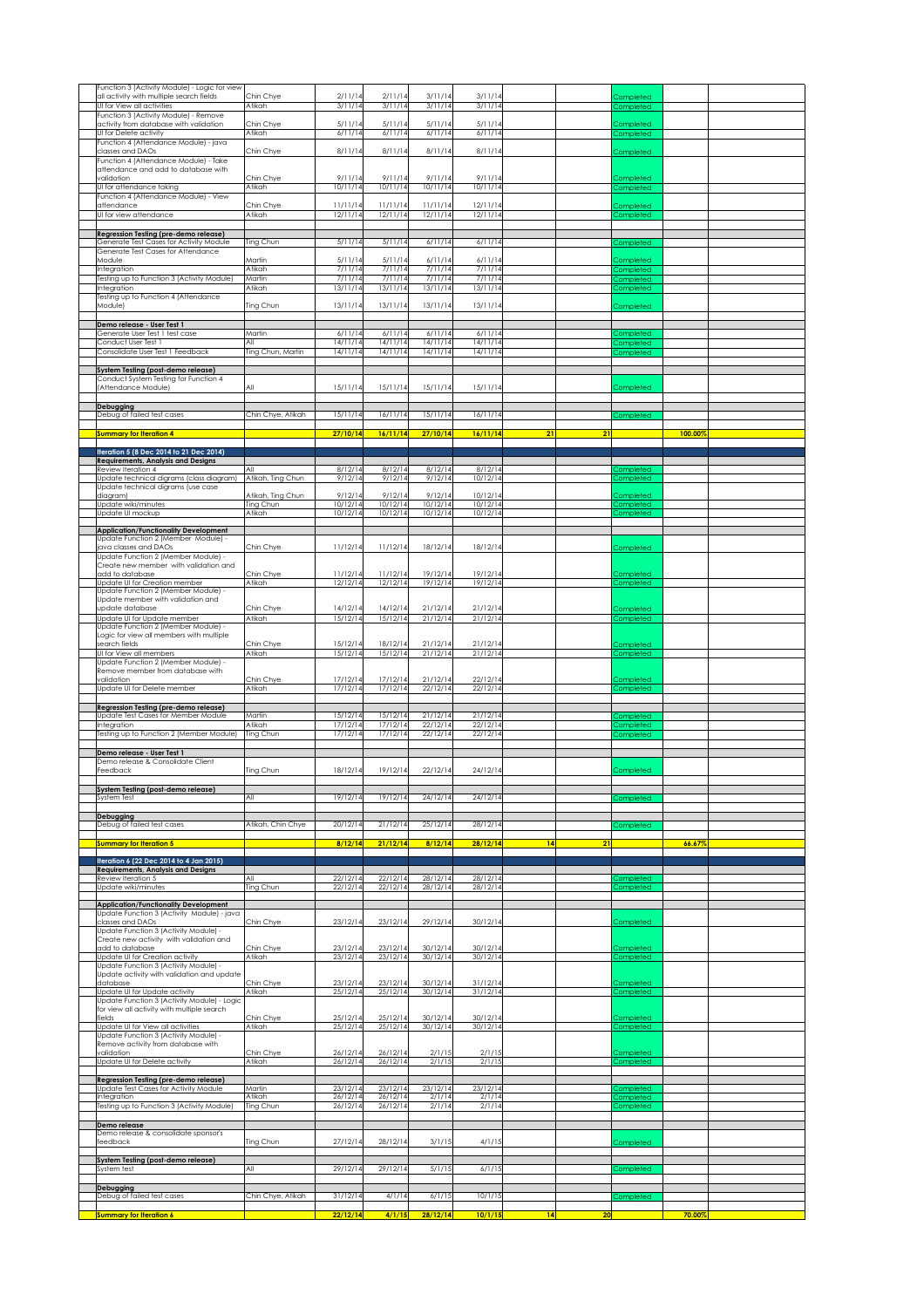| Iteration 7 (5 Jan 2015 to 18 Jan 2015)<br><b>Requirements, Analysis and Designs</b>             |                     |                      |                      |                      |                      |    |    |                               |         |                                          |
|--------------------------------------------------------------------------------------------------|---------------------|----------------------|----------------------|----------------------|----------------------|----|----|-------------------------------|---------|------------------------------------------|
| Review Iteration 6                                                                               | All                 | 5/1/15               | 5/1/15               | 10/1/15              | 10/1/15              |    |    | completed                     |         |                                          |
| Update wiki/minutes                                                                              | Ting Chun           | 5/1/15               | 5/1/15               | 10/1/15              | 10/1/15              |    |    | Completed                     |         |                                          |
| <b>Application/Functionality Development</b>                                                     |                     |                      |                      |                      |                      |    |    |                               |         |                                          |
| Update Function 4 (Attendance Module)<br>ava classes and DAOs                                    | Chin Chye           | 7/1/15               | 7/1/15               | 10/1/15              | 10/1/15              |    |    | Completed                     |         |                                          |
| Update Function 4 (Attendance Module) -                                                          |                     |                      |                      |                      |                      |    |    |                               |         |                                          |
| Take attendance and add to database<br>with validation                                           | Chin Chye           | 7/1/15               | 7/1/15               | 10/1/15              | 10/1/15              |    |    | <b>Completed</b>              |         |                                          |
| Update UI for attendance taking                                                                  | Atikah              | 7/1/15               | 7/1/15               | 10/1/15              | 10/1/15              |    |    | completed                     |         |                                          |
| Update Function 4 (Attendance Module)<br>View attendance                                         | Chin Chye           | 8/1/15               | 9/1/15               | 11/1/15              | 12/1/15              |    |    | Completed                     |         |                                          |
| Update UI for view attendance                                                                    | Atikah              | 9/1/15               | 9/1/15               | 11/1/15              | 11/1/15              |    |    | Completed                     |         |                                          |
| Function 5 (Administrator Module) -                                                              | Chin Chve           |                      |                      |                      |                      |    |    |                               |         |                                          |
| Generate Statistics with logic<br>UI for generate statistics                                     | Atikah              | 10/1/15<br>13/1/15   | 13/1/15<br>15/1/15   | 10/1/15<br>14/1/15   | 13/1/15<br>15/1/15   |    |    | Completed<br>Completed        |         |                                          |
|                                                                                                  |                     |                      |                      |                      |                      |    |    |                               |         |                                          |
| Regression Testing (pre-demo release)<br>Update Test Cases for Attendance Module                 | Martin              | 8/1/15               | 8/1/15               | 8/1/15               | 8/1/15               |    |    | completed                     |         |                                          |
| Generate Test Cases for Administrator                                                            |                     |                      |                      |                      |                      |    |    |                               |         |                                          |
| Module<br>Integration                                                                            | ling Chun<br>Atikah | 13/1/15<br>10/1/15   | 13/1/15<br>10/1/15   | 14/1/15<br>11/1/15   | 14/1/15<br>11/1/15   |    |    | Completed<br>Completed        |         |                                          |
| Testing up to Function 4 (Attendance                                                             |                     |                      |                      |                      |                      |    |    |                               |         |                                          |
| Module)                                                                                          | Martin              | 11/1/15              | 11/1/15              | 11/1/15              | 11/1/15              |    |    | completed                     |         |                                          |
| Integration<br>Testing up to Function 5 (Administrator                                           | Atikah              | 26/12/14             | 26/12/14             | 2/1/14               | 2/1/14               |    |    | <b>Completed</b>              |         |                                          |
| Module)                                                                                          | Ting Chun           | 26/12/14             | 26/12/14             | 2/1/14               | 2/1/14               |    |    | Completed                     |         |                                          |
|                                                                                                  |                     |                      |                      |                      |                      |    |    |                               |         |                                          |
| Demo release<br>Demo release & consolidate sponsor's                                             |                     |                      |                      |                      |                      |    |    |                               |         |                                          |
| feedback                                                                                         | Ting Chun, Martin   | 14/1/15              | 15/1/15              | 15/1/15              | 16/1/15              |    |    | Completed                     |         |                                          |
| System Testing (post-demo release)                                                               |                     |                      |                      |                      |                      |    |    |                               |         |                                          |
| System Test                                                                                      | All                 | 16/1/15              | 17/1/15              | 16/1/15              | 17/1/15              |    |    | <b>Completed</b>              |         |                                          |
| Debugging                                                                                        |                     |                      |                      |                      |                      |    |    |                               |         |                                          |
| Debug of failed test cases                                                                       | Chin Chye, Atikah   | 17/1/15              | 18/1/15              | 17/1/15              | 19/1/15              |    |    | Completed                     |         |                                          |
|                                                                                                  |                     |                      |                      |                      |                      |    |    |                               |         |                                          |
| Summary for Iteration 7                                                                          |                     | 5/1/15               | 18/1/15              | 10/1/15              | 19/1/15              | 14 | 15 |                               | 93.33%  |                                          |
| Iteration 8 (19 Jan 2015 to 1 Feb 2015)                                                          |                     |                      |                      |                      |                      |    |    |                               |         |                                          |
| <b>Requirements, Analysis and Designs</b><br>Review Iteration 7                                  | All                 | 19/1/15              | 19/1/15              | 19/1/15              | 19/1/15              |    |    | Completed                     |         |                                          |
| Update wiki/minutes                                                                              | Ting Chun           | 19/1/15              | 19/1/15              | 20/1/15              | 20/1/15              |    |    | Completed                     |         |                                          |
| <b>Application/Functionality Development</b>                                                     |                     |                      |                      |                      |                      |    |    |                               |         |                                          |
| UI changes form UT2: Member module                                                               | Atikah              | 23/1/15              | 23/1/15              | 23/1/15              | 23/1/15              |    |    | ompleted                      |         |                                          |
| UI changes form UT2: Activity module                                                             | Atikah              | 23/1/15              | 23/1/15              | 23/1/15              | 23/1/15              |    |    | <b>ompleted</b>               |         |                                          |
| UI changes form UT2: Attendance module<br>Function 6 (Volunteer Module) - Update                 | Atikah              | 23/1/15              | 23/1/15              | 23/1/15              | 23/1/15              |    |    | completed                     |         | Volunteer module was                     |
| ava classes and DAOs                                                                             | Chin Chye           | 22/1/15              | 22/1/15              | 22/1/15              | 22/1/15              |    |    | Completed                     |         | added after UT 2                         |
| Function 6 (Volunteer Module) - Update<br>member to include adding of new                        |                     |                      |                      |                      |                      |    |    |                               |         |                                          |
| volunteer with validation and add to                                                             |                     |                      |                      |                      |                      |    |    |                               |         | Volunteer module was                     |
| database                                                                                         | Chin Chye           | 23/1/15              | 23/1/15              | 23/1/15              | 23/1/15              |    |    | Completed                     |         | added after UT 2                         |
| Update UI for member to include adding of<br>volunteer                                           | Atikah              | 23/1/15              | 23/1/15              | 23/1/15              | 23/1/15              |    |    | Completed                     |         | Volunteer module was<br>added after UT 2 |
| unction 6 (Volunteer Module) - Update edit                                                       |                     |                      |                      |                      |                      |    |    |                               |         |                                          |
| nember page to update volunteer with<br>validation and update database                           | Chin Chye           | 23/1/15              | 23/1/15              | 23/1/15              | 23/1/15              |    |    |                               |         | Volunteer module was<br>added after UT 2 |
|                                                                                                  |                     |                      |                      |                      |                      |    |    | Completed                     |         | Volunteer module was                     |
| UI for Update activity                                                                           | Atikah              | 23/1/15              | 23/1/15              | 23/1/15              | 23/1/15              |    |    | Completed                     |         | added after UT 2                         |
| Function 6 (Volunteer Module) - Update<br>view all members with multiple search fields Chin Chye |                     | 24/1/15              | 24/1/15              | 24/1/15              | 24/1/15              |    |    | Completed                     |         | Volunteer module was<br>added after UT 2 |
|                                                                                                  |                     |                      |                      |                      |                      |    |    |                               |         | Volunteer module was                     |
|                                                                                                  |                     |                      |                      |                      |                      |    |    |                               |         |                                          |
| Update UI for view all members                                                                   | Atikah              | 24/1/15              | 24/1/15              | 24/1/15              | 24/1/15              |    |    | <b>Completed</b>              |         | added after UT 2                         |
| Function 6 (Volunteer Module) - Update<br>delete member                                          | Chin Chye           | 24/1/15              | 24/1/15              | 24/1/15              | 24/1/15              |    |    | Completed                     |         | Volunteer module was<br>added after UT 2 |
|                                                                                                  |                     |                      |                      |                      |                      |    |    |                               |         | Volunteer module was                     |
| Update UI for delete member                                                                      | Atikah              | 24/1/15              | 24/1/15              | 24/1/15              | 24/1/15              |    |    | Completed                     |         | added after UT 2                         |
| Function 5 (Administrator Module) - New<br>requirements for generate statistics                  | Chin Chye           | 26/1/15              | 28/1/15              | 26/1/15              | 28/1/15              |    |    | Completed                     |         |                                          |
| Update UI for generate statistics                                                                | Atikah              | 29/1/15              | 29/1/15              | 29/1/15              | 29/1/15              |    |    | Completed                     |         |                                          |
|                                                                                                  |                     |                      |                      |                      |                      |    |    |                               |         |                                          |
| <b>Regression Testing (pre-demo release)</b><br>Update Test Cases for Administrator Module       |                     |                      |                      |                      |                      |    |    |                               |         |                                          |
| Generate Statistics                                                                              | Ting Chun           | 28/1/15              | 28/1/15              | 29/1/15              | 29/1/15              |    |    | Completed                     |         |                                          |
| Generate Test Cases for Volunteer Module                                                         | Martin<br>Atikah    | 25/1/15              | 25/1/15              | 26/1/15              | 26/1/15              |    |    | Completed                     |         |                                          |
| Integration for Function 6<br>Testing up to Function 6 (Volunteer Module) Martin                 |                     | 26/12/14<br>26/12/14 | 26/12/14<br>26/12/14 | 26/12/14<br>26/12/14 | 26/12/14<br>26/12/14 |    |    | Completed<br>Completed        |         |                                          |
| Integration for Function 5                                                                       | Chin Chye           | 29/1/15              | 29/1/15              | 30/1/15              | 30/1/15              |    |    | Completed                     |         |                                          |
| Testing up to Function 5 (Administrator<br>Module) - Generate statistics                         | Ting Chun           | 29/1/15              | 29/1/15              | 30/1/15              | 30/1/15              |    |    | Completed                     |         |                                          |
|                                                                                                  |                     |                      |                      |                      |                      |    |    |                               |         |                                          |
| Demo release - User Test 2<br>Conduct User Test 2                                                | All                 | 21/1/15              | 21/1/15              | 21/1/15              | 21/1/15              |    |    |                               |         |                                          |
| Consolidate User Test 2 Feedback                                                                 | Ting Chun, Martin   | 22/1/15              | 22/1/15              | 22/1/15              | 22/1/15              |    |    | ompleted<br>:ompleted         |         |                                          |
|                                                                                                  |                     |                      |                      |                      |                      |    |    |                               |         |                                          |
| System Testing (post-demo release)<br>System Test                                                | All                 | 31/1/15              | 31/1/15              | 31/1/15              | 31/1/15              |    |    | Completed                     |         |                                          |
|                                                                                                  |                     |                      |                      |                      |                      |    |    |                               |         |                                          |
|                                                                                                  | Chin Chye, Atikah   | 31/1/15              | 1/2/15               | 31/1/15              | 1/2/15               |    |    |                               |         |                                          |
| <b>Debugging</b><br>Debug of failed test cases                                                   |                     |                      |                      |                      |                      |    |    | Completed                     |         |                                          |
| <b>Summary for Iteration 8</b>                                                                   |                     | 19/1/15              | 1/2/15               | 19/1/15              | 1/2/15               | 14 | 14 |                               | 100.00% |                                          |
| Iteration 9 (2 Feb 2015 to 15 Feb 2015)                                                          |                     |                      |                      |                      |                      |    |    |                               |         |                                          |
| <b>Requirements, Analysis and Designs</b>                                                        |                     |                      |                      |                      |                      |    |    |                               |         |                                          |
| Review Iteration 8<br>Update wiki/minutes                                                        | All<br>Ting Chun    | 4/2/14<br>6/2/15     | 4/2/14<br>6/2/15     | 4/2/14<br>6/2/15     | 4/2/14<br>6/2/15     |    |    | completed<br><b>Completed</b> |         |                                          |
|                                                                                                  |                     |                      |                      |                      |                      |    |    |                               |         |                                          |
| <b>Application/Functionality Development</b><br>Update Function (Administrator Module) -         |                     |                      |                      |                      |                      |    |    |                               |         |                                          |
| <b>Generate Statistics</b>                                                                       | Chin Chye           | 8/2/15               | 8/2/15               | 8/2/15               | 8/2/15               |    |    | Completed                     |         |                                          |
| Update UI for Generate Statistics                                                                | Atikah              | 8/2/15               | 8/2/15               | 8/2/15               | 8/2/15               |    |    | Completed                     |         |                                          |
| Update Function (Administrator Module) -<br>Generate Reports                                     | Chin Chye           | 9/2/15               | 10/2/15              | 9/2/15               | 10/2/15              |    |    | Completed                     |         |                                          |
| Update UI for Generate Report                                                                    | Atikah              | 10/2/15              | 10/2/15              | 10/2/15              | 10/2/15              |    |    | Completed                     |         |                                          |
|                                                                                                  |                     |                      |                      |                      |                      |    |    |                               |         |                                          |
| Regression Testing (pre-demo release)<br>Update Test Cases for Administrator Module              |                     |                      |                      |                      |                      |    |    |                               |         |                                          |
| Generate Statistics and Generate Report   Martin                                                 |                     | 8/2/15               | 8/2/15               | 8/2/15               | 8/2/15               |    |    | Completed                     |         |                                          |
| Integration (up to Function 5 - Administrator<br>Module)                                         | Chin Chye           | 10/2/15              | 10/2/15              | 10/2/15              | 10/2/15              |    |    | completed                     |         |                                          |
| Testing up to Administrator Module                                                               | Martin              | 11/2/15              | 11/2/15              | 11/2/15              | 11/2/15              |    |    | Completed                     |         |                                          |
|                                                                                                  |                     |                      |                      |                      |                      |    |    |                               |         |                                          |
| Demo release<br>Deployment V1                                                                    | Chin Chye           | 11/2/15              | 12/2/15              | 11/2/15              | 13/2/15              |    |    | completed                     |         |                                          |
|                                                                                                  |                     |                      |                      |                      |                      |    |    |                               |         |                                          |
| System Testing (post-demo release)<br>System Testing                                             | All                 | 12/2/15              | 12/2/15              | 13/2/15              | 13/2/15              |    |    | Completed                     |         |                                          |
| Debugging                                                                                        |                     |                      |                      |                      |                      |    |    |                               |         |                                          |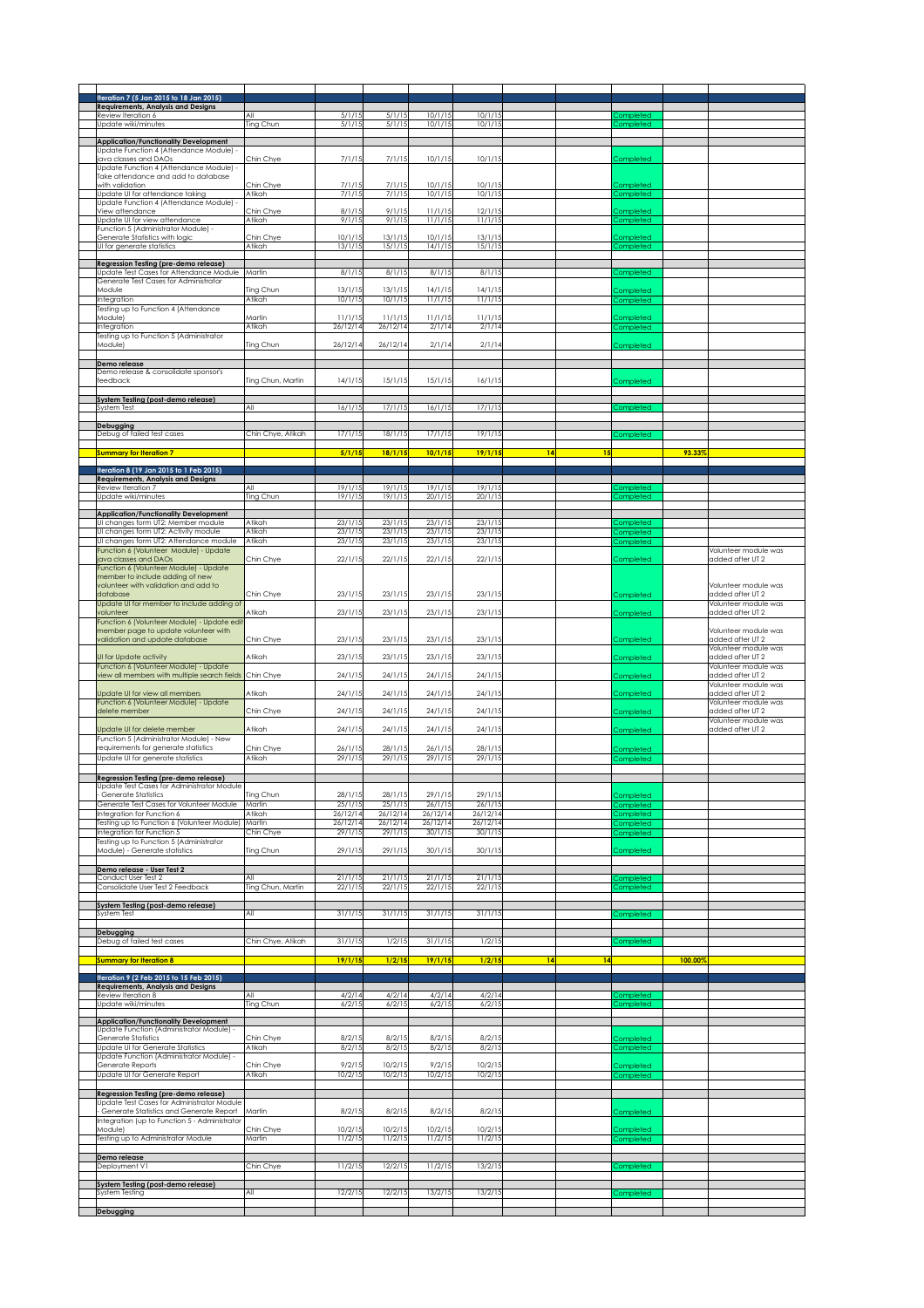| Debug of failed test cases                                                                 | Chin Chye, Atikah           | 13/2/15            | 15/2/15            | 14/2/15            | 15/2/15            |    |       | Completed                     |        |  |
|--------------------------------------------------------------------------------------------|-----------------------------|--------------------|--------------------|--------------------|--------------------|----|-------|-------------------------------|--------|--|
|                                                                                            |                             |                    |                    |                    |                    |    |       |                               |        |  |
| <b>Summary for Iteration 9</b>                                                             |                             | 2/2/1!             | 15/2/15            | 4/2/15             | 16/2/15            | 14 | 15    |                               | 93.33% |  |
| Iteration 10 (16 Feb 2015 to 1 Mar 2015)                                                   |                             |                    |                    |                    |                    |    |       |                               |        |  |
| Requirements, Analysis and Designs                                                         | All                         | 16/2/15            |                    | 17/2/15            | 17/2/15            |    |       |                               |        |  |
| Review Iteration 9<br>Update wiki/minutes                                                  | Ting Chun                   | 16/2/15            | 16/2/15<br>16/2/15 | 17/2/15            | 17/2/15            |    |       | <b>Completed</b><br>Completed |        |  |
| Preparation for midterm                                                                    |                             |                    |                    |                    |                    |    |       |                               |        |  |
| presentation(Documentation: midterm wiki,<br>midterm presentation slides, metrics)         | All                         | 17/2/15            | 26/2/15            | 17/2/15            | 26/2/15            |    |       | Completed                     |        |  |
|                                                                                            |                             |                    |                    |                    |                    |    |       |                               |        |  |
| <b>Application/Functionality Development</b>                                               |                             |                    |                    |                    |                    |    |       |                               |        |  |
| Update Function (Administrator Module) -<br>Generate Statistics                            | Chin Chye                   | 18/2/15            | 19/2/15            | 18/2/15            | 19/2/15            |    |       | Completed                     |        |  |
| <b>Update UI for Generate Statistics</b>                                                   | Atikah                      | 19/2/15            | 19/2/15            | 19/2/15            | 19/2/15            |    |       | Completed                     |        |  |
| Update Function (Administrator Module) -                                                   |                             |                    |                    |                    |                    |    |       |                               |        |  |
| Generate Reports<br>Update UI for Generate Report                                          | Chin Chye<br>Atikah         | 21/2/15<br>21/2/15 | 21/2/15<br>21/2/15 | 21/2/15<br>21/2/15 | 21/2/15<br>21/2/15 |    |       | Completed                     |        |  |
| UI Changes + Touch up                                                                      | Atikah                      | 21/2/15            | 23/2/15            | 21/2/15            | 22/2/15            |    |       | <b>Completed</b><br>ompleted  |        |  |
| Function 7 (Notification module) - Check                                                   |                             |                    |                    |                    |                    |    |       |                               |        |  |
| member's attendance                                                                        | Chin Chye                   | 27/2/15            | 27/2/15            |                    |                    |    |       |                               |        |  |
|                                                                                            |                             |                    |                    |                    |                    |    |       |                               |        |  |
| Regression Testing (pre-demo release)                                                      |                             |                    |                    |                    |                    |    |       |                               |        |  |
|                                                                                            |                             |                    |                    |                    |                    |    |       |                               |        |  |
| Update Test Cases for Administrator Module<br>Generate Statistics and Generate Report      | Martin                      | 18/2/15            | 18/2/15            | 18/2/15            | 18/2/15            |    |       | Completed                     |        |  |
| Integration (up to Function 7 - Administrator                                              |                             |                    |                    |                    |                    |    |       |                               |        |  |
| Module)                                                                                    | Chin Chye                   | 22/2/15            | 22/2/15            | 22/2/15            | 22/2/15            |    |       | completed                     |        |  |
| Testing up to Administrator Module<br>Generate Test Cases for Notification                 | All                         | 22/2/15            | 22/2/15            | 22/2/15            | 22/2/15            |    |       | Completed                     |        |  |
| Module - Check member's attendance                                                         | Ting Chun                   | 27/2/15            | 27/2/15            |                    |                    |    |       |                               |        |  |
|                                                                                            |                             |                    |                    |                    |                    |    |       |                               |        |  |
| Demo release                                                                               |                             |                    |                    |                    |                    |    |       |                               |        |  |
| Deployment V2 for User Test 3                                                              | Chin Chye                   | 23/2/15            | 23/2/15            | 23/2/15            | 23/2/15            |    |       | Completed                     |        |  |
| Conduct User Test 3 (1 person)                                                             | All                         | 23/2/15            | 23/2/15            | 23/2/15            | 23/2/15            |    |       | <b>Completed</b>              |        |  |
| Conduct User Test 3 (4 person)<br>Consolidate Feedback for User Test 3                     | All<br>Martin, Ting Chun    | 27/2/15<br>28/2/15 | 27/2/15<br>28/2/15 |                    |                    |    |       |                               |        |  |
|                                                                                            |                             |                    |                    |                    |                    |    |       |                               |        |  |
| System Testing (post-demo release)                                                         |                             |                    |                    |                    |                    |    |       |                               |        |  |
| System Testing                                                                             | All                         | 28/2/15            | 28/2/15            |                    |                    |    |       |                               |        |  |
| Debugging                                                                                  |                             |                    |                    |                    |                    |    |       |                               |        |  |
| Debug of failed test cases                                                                 | Chin Chye, Atikah           | 28/2/15            | 1/3/15             |                    |                    |    |       |                               |        |  |
| <b>Summary for Iteration 10</b>                                                            |                             | 2/2/15             |                    |                    |                    | 14 |       |                               |        |  |
|                                                                                            |                             |                    | 15/2/15            |                    |                    |    | $-32$ |                               |        |  |
| Iteration 11 (2 Mar 2015 to 15 Mar 2015)                                                   |                             |                    |                    |                    |                    |    |       |                               |        |  |
| Requirements, Analysis and Designs<br>Review Iteration 10                                  | All                         | 2/3/15             | 2/3/15             |                    |                    |    |       |                               |        |  |
| Update wiki/minutes                                                                        | Ting Chun                   | 4/3/15             | 4/3/15             |                    |                    |    |       |                               |        |  |
|                                                                                            |                             |                    |                    |                    |                    |    |       |                               |        |  |
| <b>Application/Functionality Development</b><br>Function 7 (Notification Module) - Resolve |                             |                    |                    |                    |                    |    |       |                               |        |  |
| updates made by user                                                                       | Chin Chye                   | 3/3/15             | 4/3/15             |                    |                    |    |       |                               |        |  |
| UI for notification module                                                                 | Atikah                      | 4/3/15             | 4/3/15             |                    |                    |    |       |                               |        |  |
| Function 8 (Pre-registration) - Create new<br>event with validation                        | Chin Chye                   | 6/3/15             | 6/3/15             |                    |                    |    |       |                               |        |  |
| Function 8 (Pre-registration) - Update event                                               |                             |                    |                    |                    |                    |    |       |                               |        |  |
| with validation                                                                            | Chin Chye                   | 7/3/15             | 7/3/15             |                    |                    |    |       |                               |        |  |
| Function 8 (Pre-registration) - View all new<br>events with validations                    | Chin Chye                   | 8/3/15             | 8/3/15             |                    |                    |    |       |                               |        |  |
| Function 8 (Pre-registration) - Delete event                                               |                             |                    |                    |                    |                    |    |       |                               |        |  |
| with validation                                                                            | Chin Chye                   | 9/3/15             | 9/3/15             |                    |                    |    |       |                               |        |  |
| UI for function 8                                                                          | Atikah                      | 9/3/15             | 10/3/15            |                    |                    |    |       |                               |        |  |
| Regression Testing (pre-demo release)                                                      |                             |                    |                    |                    |                    |    |       |                               |        |  |
| Generate Test Cases for Pre-registration                                                   |                             |                    |                    |                    |                    |    |       |                               |        |  |
| Module<br>Update Test Cases for Notification Module                                        | Martin                      | 3/3/15             | 3/3/15             |                    |                    |    |       |                               |        |  |
| Check member's attendance                                                                  | Ting Chun                   | 3/3/15             | 3/3/15             |                    |                    |    |       |                               |        |  |
| Integration (for Function 7)                                                               | Atikah                      | 5/3/15             | 5/3/15             |                    |                    |    |       |                               |        |  |
| Testing up to Notification Module<br>Integration (for Function 8)                          | Atikah, Ting Chun<br>Atikah | 5/3/15<br>10/3/15  | 5/3/15<br>10/3/15  |                    |                    |    |       |                               |        |  |
| Testing up to Pre-registration Module                                                      | Martin, Ting Chun           | 10/3/15            | 10/3/15            |                    |                    |    |       |                               |        |  |
|                                                                                            |                             |                    |                    |                    |                    |    |       |                               |        |  |
| Demo release                                                                               |                             |                    |                    |                    |                    |    |       |                               |        |  |
| Live deployment - including database<br>population                                         |                             | 3/3/15             | 6/3/1              |                    |                    |    |       |                               |        |  |
| Demo release (rhcloud)                                                                     | Chin Chye                   | 11/3/15            | 11/3/15            |                    |                    |    |       |                               |        |  |
| Consolidate feedback                                                                       | Martin, Ting Chun           | 13/3/15            | 13/3/15            |                    |                    |    |       |                               |        |  |
| System Testing (post-demo release)                                                         |                             |                    |                    |                    |                    |    |       |                               |        |  |
| System Testing                                                                             | All                         | 13/3/15            | 13/3/15            |                    |                    |    |       |                               |        |  |
|                                                                                            |                             |                    |                    |                    |                    |    |       |                               |        |  |
| Debugging<br>Debug of failed test cases                                                    | Chin Chye, Atikah           | 14/3/15            | 15/3/15            |                    |                    |    |       |                               |        |  |
|                                                                                            |                             |                    |                    |                    |                    |    |       |                               |        |  |
| Summary for Iteration 11                                                                   |                             | 2/3/15             | 15/3/1!            |                    |                    | 14 | -60   |                               |        |  |
| Iteration 12 (16 Mar 2015 to 29 Mar 2015)                                                  |                             |                    |                    |                    |                    |    |       |                               |        |  |
| <b>Requirements, Analysis and Designs</b>                                                  |                             |                    |                    |                    |                    |    |       |                               |        |  |
| Review Iteration 11<br>Jpdate wiki/minutes                                                 | All<br>Ting Chun            | 16/3/15<br>17/3/15 | 16/3/15<br>17/3/15 |                    |                    |    |       |                               |        |  |
| Preparation for poster submission                                                          | lA⊪                         | 16/3/15            | 29/3/15            |                    |                    |    |       |                               |        |  |
|                                                                                            |                             |                    |                    |                    |                    |    |       |                               |        |  |
| <b>Application/Functionality Development</b><br>Update database                            |                             | 17/3/15            | 17/3/15            |                    |                    |    |       |                               |        |  |
| Function 9 Members @ risk) - Add members                                                   | Chin Chye                   | 17/3/15            | 17/3/15            |                    |                    |    |       |                               |        |  |
| Function 9 Members @ risk) - View member's<br>attendance                                   | Chin Chye                   | 18/3/15            | 19/3/15            |                    |                    |    |       |                               |        |  |
| Function 9 Members @ risk) - Remove                                                        |                             |                    |                    |                    |                    |    |       |                               |        |  |
| member                                                                                     | Chin Chye                   | 19/3/15            | 19/3/15            |                    |                    |    |       |                               |        |  |
| UI for Function 9<br>Clean up UI for application                                           | Atikah<br>Atikah            | 20/3/15<br>21/3/15 | 20/3/15<br>21/3/15 |                    |                    |    |       |                               |        |  |
|                                                                                            |                             |                    |                    |                    |                    |    |       |                               |        |  |
| Regression Testing (pre-demo release)                                                      |                             |                    |                    |                    |                    |    |       |                               |        |  |
| Generate Test Cases for Members @ risk<br>Integration (for Function 9)                     | Martin<br>Atikah            | 18/3/15<br>20/3/15 | 18/3/15<br>20/3/15 |                    |                    |    |       |                               |        |  |
| Testing up to Members @ risk Module                                                        | Martin, Ting Chun           | 21/3/15            | 23/3/15            |                    |                    |    |       |                               |        |  |
|                                                                                            |                             |                    |                    |                    |                    |    |       |                               |        |  |
| Demo release<br>Demo release for User Test 4 (rhcloud)                                     |                             | 24/3/15            | 24/3/15            |                    |                    |    |       |                               |        |  |
| Conduct User Test 4 (rhcloud)                                                              | Chin Chye<br>All            | 25/3/15            | 25/3/15            |                    |                    |    |       |                               |        |  |
| Consolidate feedback                                                                       | Martin, Ting Chun           | 25/3/15            | 26/3/15            |                    |                    |    |       |                               |        |  |
|                                                                                            |                             |                    |                    |                    |                    |    |       |                               |        |  |
| System Testing (post-demo release)<br>System Testing 1                                     | All                         | 26/3/15            | 26/3/15            |                    |                    |    |       |                               |        |  |
|                                                                                            |                             |                    |                    |                    |                    |    |       |                               |        |  |
| Debugging                                                                                  |                             |                    |                    |                    |                    |    |       |                               |        |  |
|                                                                                            |                             |                    |                    |                    |                    |    |       |                               |        |  |
| Debug of failed test cases 1 + Changes<br>from User Test 4                                 |                             | 27/3/15            | 29/3/15            |                    |                    |    |       |                               |        |  |
| <b>Summary for Iteration 12</b>                                                            | Chin Chye, Atikah           | 16/3/15            | 29/3/15            |                    |                    | 14 | $-74$ |                               |        |  |